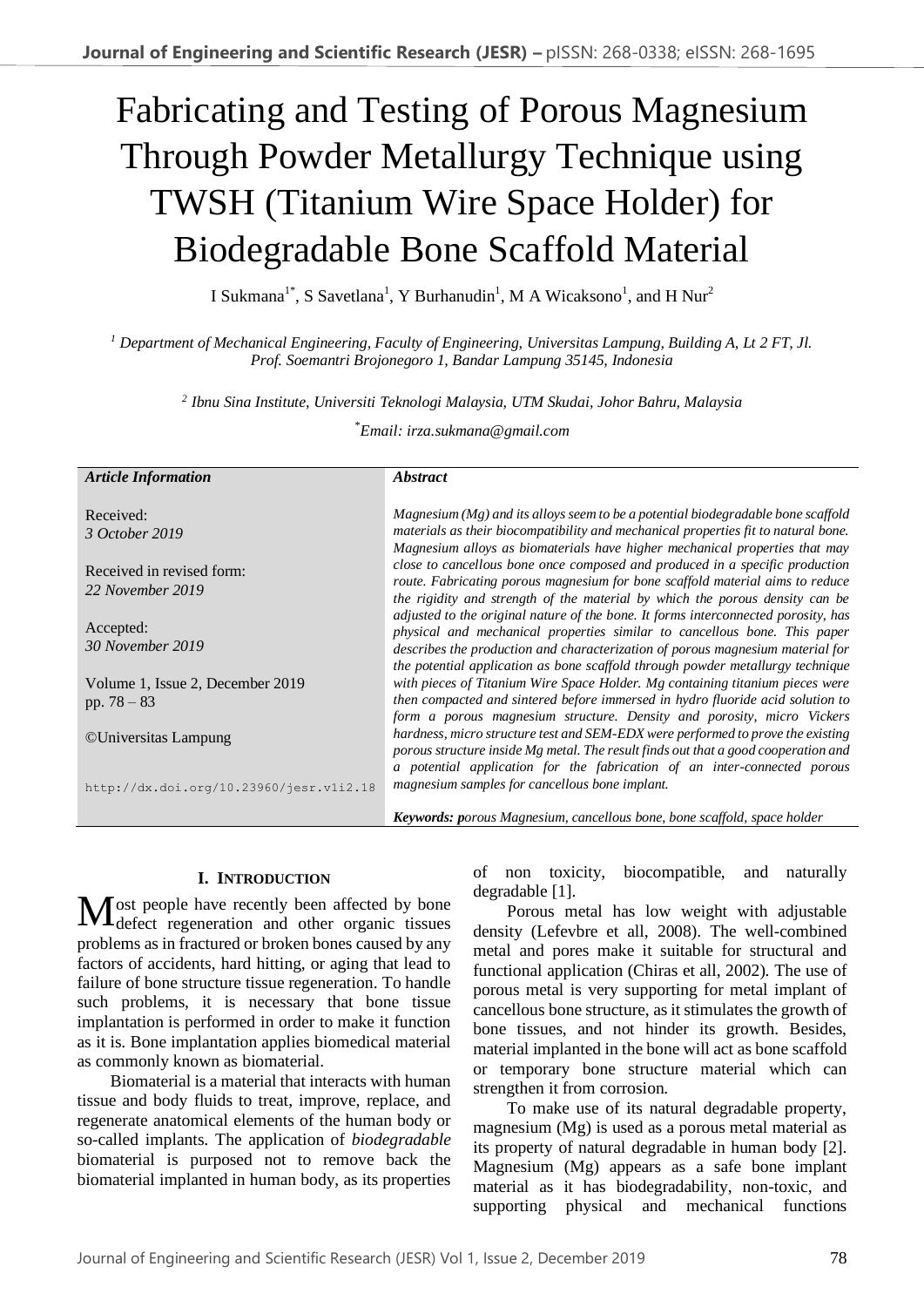properties, which are similar to the nature of bone, as presented by others [3].

Magnesium (Mg) is combined with Titanium (Ti) since its light and supporting chemical and mechanical nature [4]. Porous Magnesium is produced from magnesium powder materials combined with titanium (wire), as space holder [5].

The specimen was produced through compacting*sintering* method using *squeeze casting* device*.* Then, macro-structure analysis and corrosive testing were performed to identify corrosive acceleration. The production of porous magnesium was through titanium wire corrosion process.

The density-porosity testing, followed by micro Vickers hardness, micro-structure analysis, and SEM-EDX testing were performed to achieve porous magnesium properties close to the nature of porous *cancellous bone,* as biomedical bone implant material.

#### **II. MATERIAL AND METHOD**

Fabricating porous magnesium made use of powder combined with titanium *wire (space holder)* by applying compacting-*sintering* method and titanium corrosion used hydrofluoride (HF) acid solution, after that, physical and mechanical were performed.

## *A. Device and Material*

Material used is the powder of magnesium AZ31 with the size of powder  $100 \mu m$ ,  $200 \mu m$  and  $250 \mu m$ and titanium *wire* 32 GA (AWG) 200 μm*,* compacting*sintering* device*,* and hydrofluoride acid (HF) 1 M. Compacting-*sintering* device consists of *press* hydraulic machine with capacity of 20 tons, *heater* coil machine with temperature capacity of 800°C, *unit control heater* TC4M, *dies-punch,* and argon gas as shown in Fig.  $1 \times 6$ .

# *B. Method of Research*

Method of research applied is based on parameter and variables of research as shown in Table 1.

| No. | Powder      | Powder      | Comp.    | Press. | $T(^{0}C)$ |
|-----|-------------|-------------|----------|--------|------------|
|     | Mg size     | Ti size     | Mg:Ti    | (Mpa)  |            |
|     | $100 \mu m$ | $100 \mu m$ |          |        |            |
| 2   | $200 \mu m$ | $200 \mu m$ | $3$ to 1 | 250    | 400        |
| 3   | $250 \mu m$ | $250 \mu m$ |          |        |            |

**Table 1.** Research variables

Procedure of research conducted is as followed: first, assembling squeeze *casting* device as shown in figure 2. Then, mixing the powder of magnesium with the size of 100  $\mu$ m, 200  $\mu$ m and 250  $\mu$ m with the powder of titanium wire of 200 μm with weight fraction of 3:1.



**Figure 1.** Squeeze casting technique [6]

After that, the powder is put into *dies* and compacted for 250 MPa during 2 minutes. Next, the specimen is removed from *dies* and put again into dies with sintering for 400°C during 5 minutes, and finally the specimen is removed from the dies.



1 Slide ejector; 2 Locking Bolt; 3 Inserting PM; 4 Hydraulic Pump; 5 Unlocking Bolt; 6 Ejector; 7 Pressure out

**Figure 2.** Procedure of Compacting-*Sintering*

# **III. RESULTS AND DISCUSSION**

The result of research data is in the form of microstructure testing, corrosion testing, density-porosity testing, macro hardness testing, micro-structure testing and SEM-EDX.

# *A. Analysis of Macro-Structure*

Analysis of macro-structure is purposed to identify the spreading of titanium and the binding powder Mg at 100µm, 200 µm and 250µm in size respectively (see Figure 3).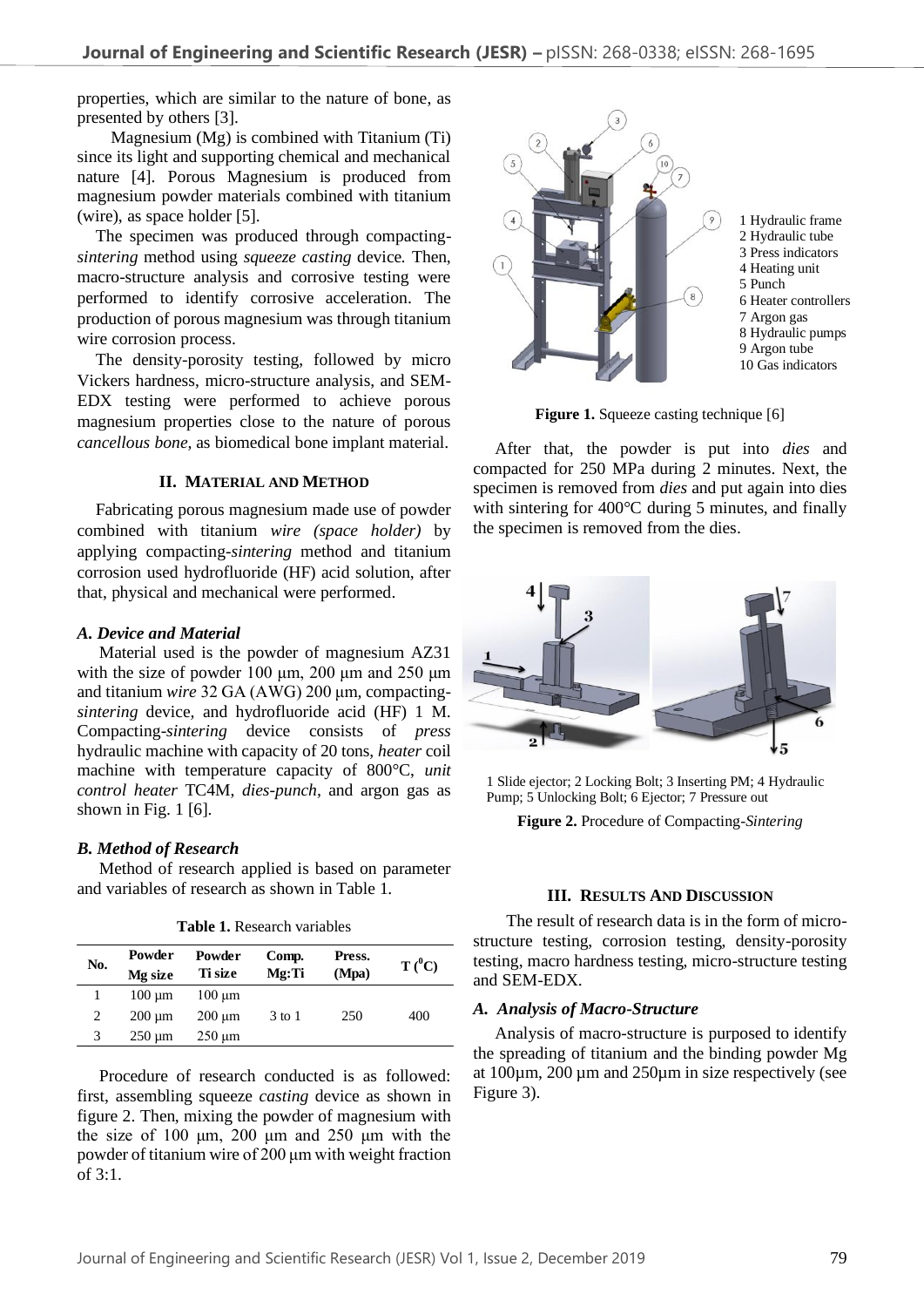

**Figure 3.** Macro-structure of Mg-Ti composite of (a) 100µm, (b) 200µm, and (c) 250µm powder size (bar is 100µm)

#### *B. Corrosive Testing*

Corrosive testing is purposed to identify massdecreasing acceleration, corrosive acceleration, and the forming of porous magnesium with mass-decreasing estimation (CPR) *corrosion per rate* as shown in Figure 4. Mass specimen (gram) after corrosion of Ti and total mass specimen in soaking time for several minutes.



**Figure 4.** Mass-decreasing Titanium at (a). P-Mg 100 µm, (b). P-Mg 200 µm, and (c). P-Mg 250 µm

# *C. Density-Porosity Testing*

Density-porosity testing is purposed to identify the density and porosity of porous magnesium. The result of research using ASTM C373-88 standard is based on Archimedes law. The result of density-porosity testing is shown in Figure 5.





**Figure 5** Graphic of density (a) and porosity (b) over the magnesium powder size

### *D. Micro Vickers Hardness Testing*

Hardness testing is purposed to identify the value of hardness with JIS B 7725:2010 testing standard. Hardness testing was performed with the weight of 0.1 N pressure during 12 seconds and 6 times testing with different position. The result of hardness testing is as shown in Figure 6.



**Figure 6**. Micro hardness value of Mg-Ti composite with 100 um, 200 um and 250 um magnesium powder size

### *E. Analysis of Micro-structure*

The micro-structure analysis is aim to identify the structure and metallography of the casting Mg-Ti composite product. The microstructure of Mg-Ti composite before degradation process of titanium space holder is shown on Figure 7.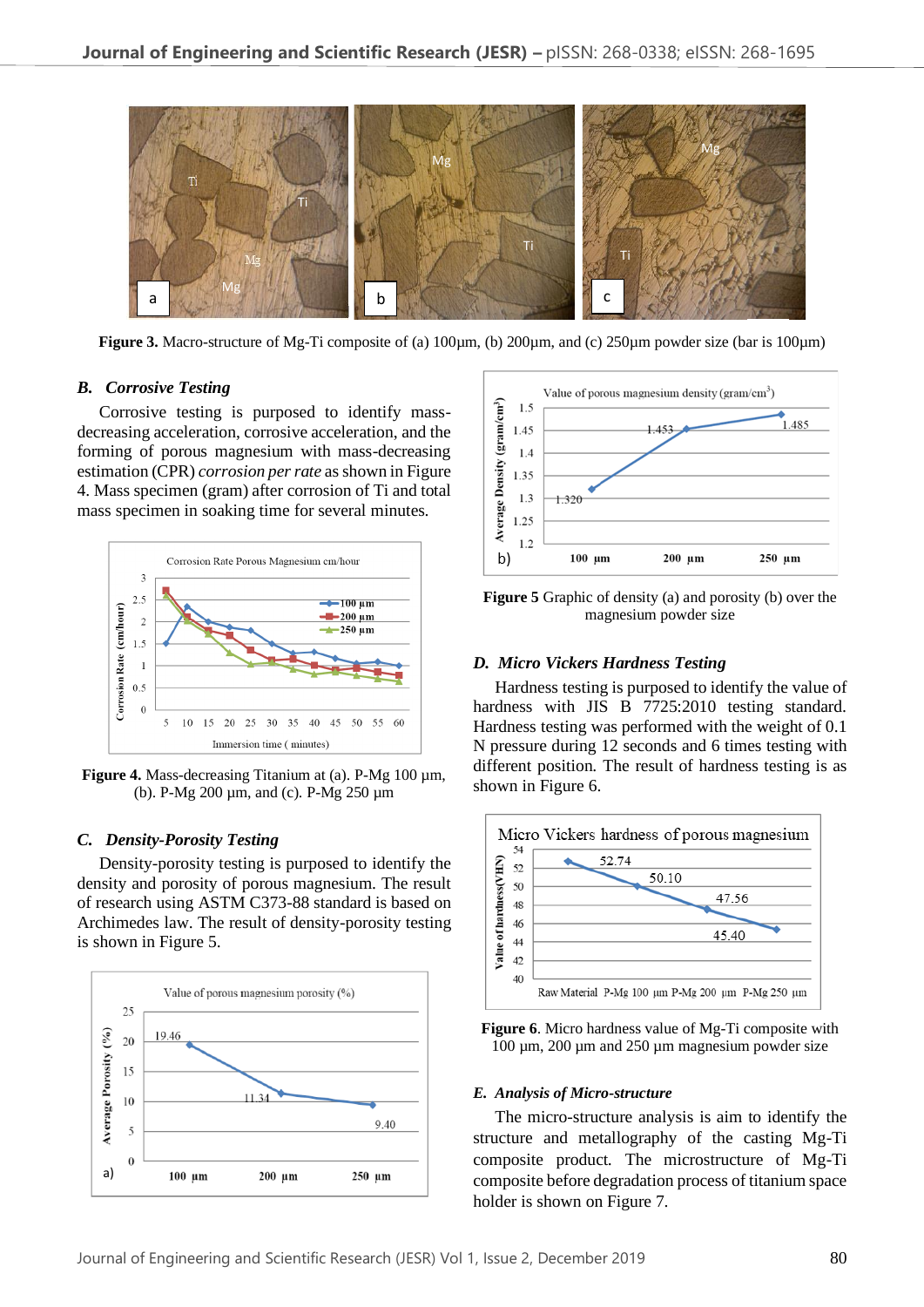

**Figure 7.** Structure of Micro-Specimen (a). P-Mg 100 µm, P-Mg 200 µm and (c). P-Mg 250 µm

# *F. SEM-EDX*

SEM-EDX testing is purposed to identify microstructure and the properties of structure composites of Mg-Ti using sample P-Mg 200 µm after corrosion process is shown on Fig. 8 to Fig. 10.



Figure 8. Microscope photo of electron P-Mg 200 µm enlarging (a) 20x, (b). 50 x, (c) 100x, and (d) 500x



**Figure 9.** Qualitative analysis of powder magnesium (P-Mg) 200 µm, bar is 1,0 mm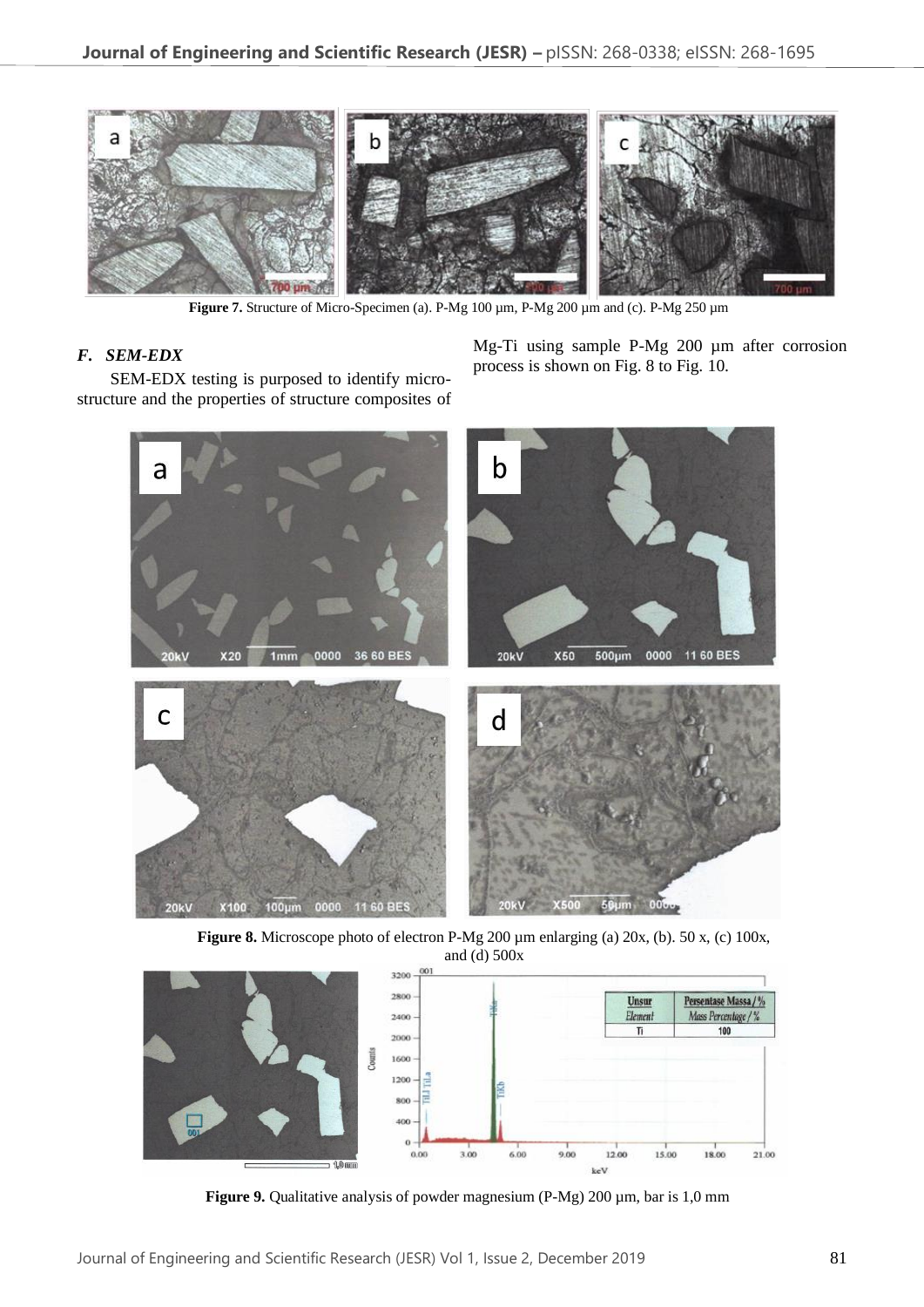

**Figure 10.** Qualitative analysis of P-Mg 200 µm, bar is 100 µm

## *G. DISCUSSION*

The result of fabricating and testing porous magnesium from macro-structure analysis shows that the spreading of Ti *(wire)* will settle as sediment at the middle and bottom part of specimen, as it is caused by the higher density of Ti compared to Mg. The result of corrosion testing shows that mass-decreasing specimen occurs due to corrosion of Ti using fluids of HF. Specimen of P-Mg  $250 \mu m$  indicates that specimen has the highest corrosion acceleration rate, which is 0.08 gram/hour and its corrosion acceleration rate is 1.001 cm/hour. The result of density-porosity testing shows that specimen P-Mg 250 µm has value of density of 1.453 gram/cm<sup>3</sup> and value of porosity of 11.34 %, however, that value is less than cancellous bone porosity, which is 15-30 %, meaning that, the bigger the size of Mg powder combined with Ti (wire) powder, the lower the density, and the higher the porosity.

The result of micro hardness testing shows that the value of hardness of raw material 52.74 VHN, P-Mg 100 µm is 50.10 VHN, P-Mg 200 µm is 47.56 VHN and P-Mg 250 µm is 45.40 VHN. Those values are still much higher than the value of cancellous bone [3,6]. The result of micro-structure testing shows that the bind of Mg powder is very satisfactory through compacting-sintering process, yet the remains found in Ti specimen indicates that Ti corrosion only occurs at the surface of specimen. The result of SEM-EDX testing shows that metallography specimen was in good condition when compare to others [5,7].

EDX result shows a high concentration Titanium due to the hydrofluoride acid liquid can't penetrate inside the specimen, therefore the corrosion process of Ti wire space holder was not the same as in the surface area. This was due to Ti powder combined with Mg powder did not spread well thus causing it difficult to make Ti corrosive in its inner part of specimen as connectivity among Ti powder did not occurs.

#### **IV. CONCLUSIONS**

Several points can be concluded that the corrosion of Ti at corrosion testing indicates that specimen P-Mg 250 µm has high corrosive rate, which is 0.07 gram/hour, and its corrosion acceleration rate is 0.7916 mmpy. Density-porosity testing shows that specimen with powder size of 250 um has value of density of 1.453 gram/cm<sup>3</sup> and value of porosity of 11.34 %, which is close to the nature of porosity of *cancelluos bone,* which is 15-30 %. Further hardness testing shows that the Mg-Ti composite is still has higher hardness number when compare to natural bone (about 10.20 VHN). SEM-EDX results show a potential production of Mg-Ti composite for porous degradable bone scaffold using Magnesium powder metallurgy.

#### **ACKNOWLEDGEMENT**

The writer would like to express his gratitude for the grant of International Collaboration Grant BLU Universitas Lampung FY2019.

#### **REFERENCES**

- [1] X. Navarro, et.al. *Neural Plasticity After Peripheral Nerve Injury and Regeneration.* Group of Neuroplasticity and Regeneration, Institute of Neurosciences and Department of Cell Biology, Physiology and Immunology. Universitat Autonoma de Barcelona, Report 2008.
- [2] I. Sukmana, "Ilmu dan Teknologi Biomaterial". Yogyakarta, Indonesia: Teknosain Publishing, 2<sup>nd</sup> ed., 2019, pp. 87-110.
- [3] F. Witte, J. Fischer, J. Nellesen, H. A. Crostack, V. Kaese, A. Pisch, F. Beckmann, and H. Windhagen. (2006). In vitro and in vivo corrosion measurements of magnesium alloys. Biomaterials. Vol. 27 ed. 7, pp. 1013-1018.
- [4] P. Li, I. Kangasniemi, and K. De Groot. (1994). Hydroxyapatite Induction by a Gel-Derived Titania on